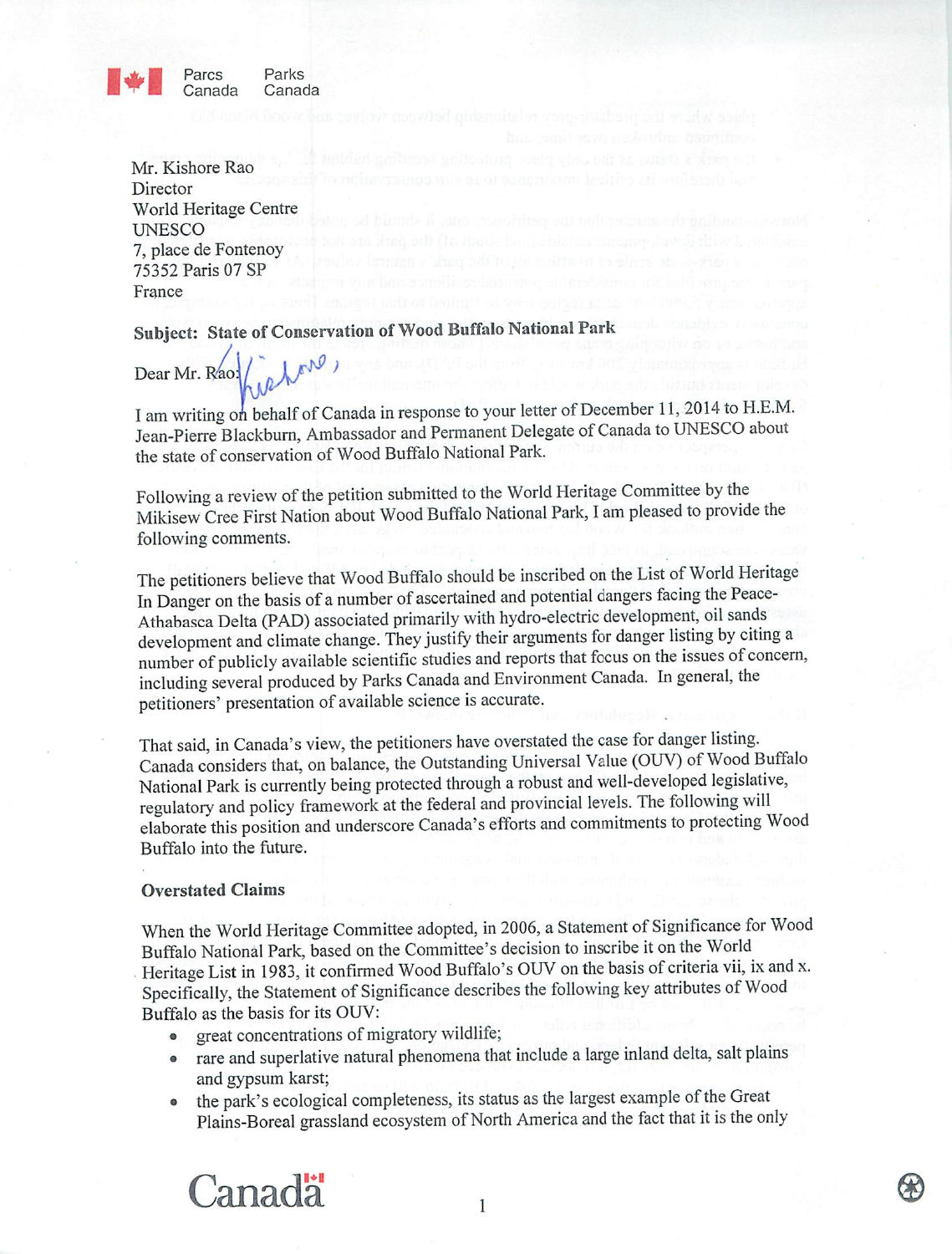place where the predator-prey relationship between wolves and wood bison has continued unbroken over time; and

the park's status as the only place protecting breeding habitat for the whooping crane  $\bullet$ and therefore its critical importance to *in situ* conservation of this species.

Notwithstanding the studies that the petitioners cite, it should be noted that any impacts associated with developments outside (and south of) the park are not necessarily expected to occur on a park-wide scale or to affect all of the park's natural values. At 45,000km<sup>2</sup>, the park's size provides for considerable potential resilience and any impacts on the approximately 5,000 km<sup>2</sup> delta region may be limited to that region. There is, for example, no conclusive evidence demonstrating impacts on the predator-prey relationship between wolves and bison, or on whooping crane populations (whose nesting area in the north of Wood Buffalo is approximately 200 km away from the PAD), and any impacts associated with developments outside the park would not affect the internationally significant karst formations in the park, north and west of the PAD.

Canada's perspective on the current state of conservation of Wood Buffalo is echoed by a recent report on the park released by the International Union for the Conservation of Nature (IUCN) in November 2014. As part of its independent assessment of the "conservation" outlook" of all natural World Heritage Sites around the world, IUCN examined the conservation outlook for Wood Buffalo and concluded "in general, the site's conservation values are sound and, in fact, improving with respect to overall boreal forest ecology and bison and whooping crane populations." It further concluded that Wood Buffalo's overall conservation outlook is "good with some concerns." The "concerns" raised in IUCN's assessment relate to impacts on the Peace-Athabasca Delta from dam-caused hydrological alteration, upstream industrial development and climate change, effectively the same issues raised by the petitioners. That being said, IUCN did not conclude that Wood Buffalo is facing a critical situation.

### **Robust Legislative, Regulatory and Policy Framework**

The petitioners refer to a number of specific proposed developments outside the park, including the proposed Site C Dam on the Peace River in British Columbia and proposed mining activity in proximity to Wood Buffalo's southern boundary. It is important to recognize that Canada has - at both the federal and provincial levels - robust environmental assessment and permitting processes. The proposed Site C Dam, for example, underwent a thorough federal-provincial environmental assessment by an independent panel. This process included extensive consultations with the Canadian public and Aboriginal groups and provided the scientific and technical expertise to enable an informed decision by both governments. The Joint Review Panel that was established by the federal government and the Government of British Columbia for this purpose concluded that there would be no effects of the project on the environment in the PAD. When the governments announced their decisions in the fall of 2014, enabling the project to proceed, they also defined over 80 legally binding conditions that must be fulfilled throughout the life of the project. Further, the proponent will be required to obtain additional federal and provincial regulatory authorizations, approvals or permits under relevant federal and provincial legislation, such as the Fisheries Act and the Navigation Protection Act, if it decides to proceed with the project. Future proposed development projects in the vicinity of Wood Buffalo will be subjected to similar environmental assessment and regulatory processes under the relevant federal and provincial legislation.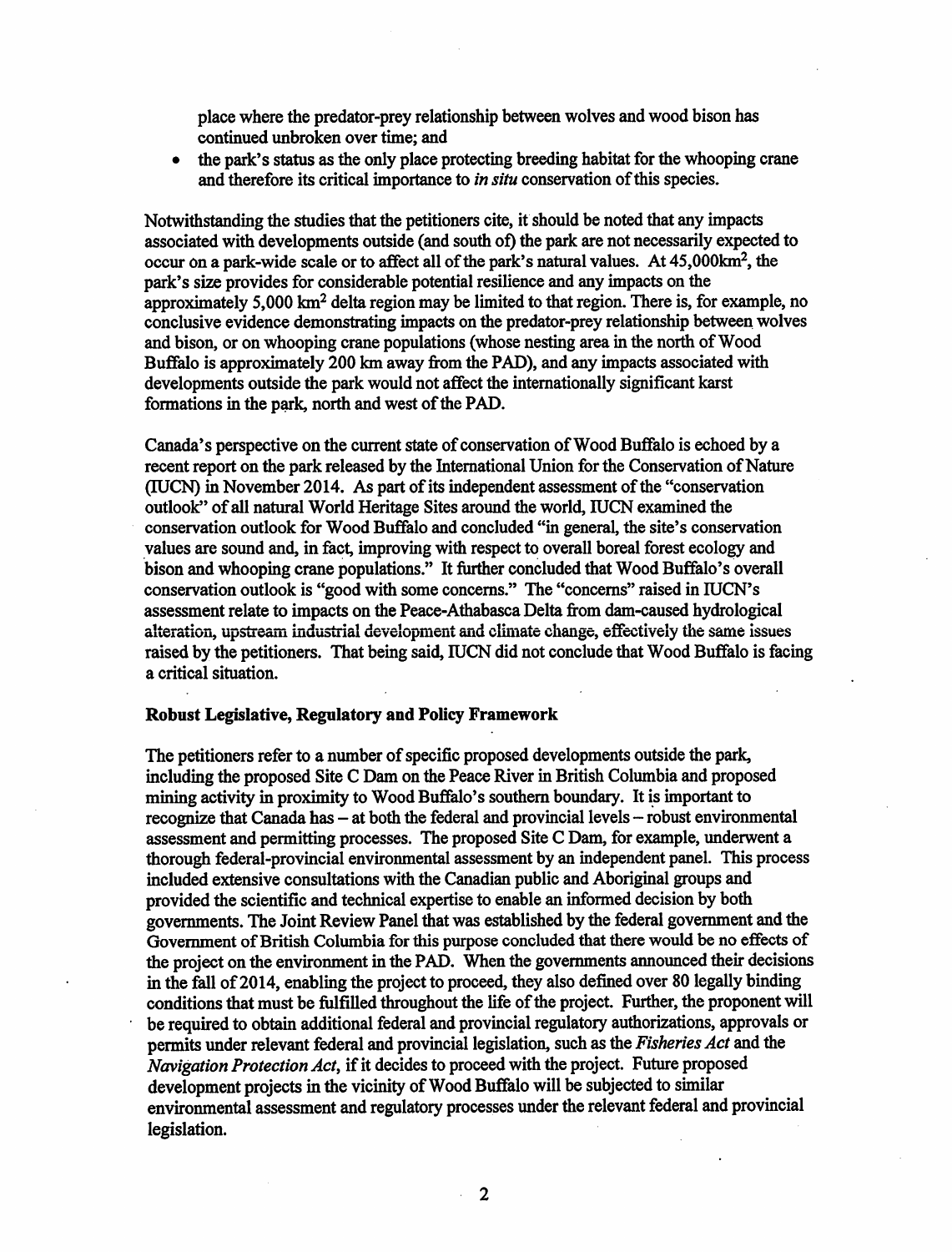Under the Canada National Parks Act, the conservation and protection of the ecological integrity of our national parks - including Wood Buffalo - is a core mandate for Parks Canada. For the Peace Athabasca Delta specifically, the 2010 Wood Buffalo National Park Management Plan includes a commitment to address the challenges of conserving, and where required, restoring ecological integrity in the delta through engaging and cooperating with Aboriginal partners, communities, governments and other stakeholders.

One of Canada's principle efforts in this respect is the Peace Athabasca Delta Ecological Monitoring Program (PADEMP), established in 2008 in response to concerns about the cumulative impacts of expanding regional development and climate change on the delta with the goal of developing an integrated ecological monitoring program. It is a partnership involving government agencies, conservation groups and local Aboriginal groups, designed to incorporate both Traditional Ecological Knowledge (TEK) and western science. PADEMP's work complements and incorporates the results of other relevant monitoring programs in the region such as the Joint Alberta-Canada Implementation Plan for Oil Sands Monitoring (JOSM) and community-based monitoring (CBM) programs such as the Mikisew Cree First Nation and Athabasca Chipewyan First Nation CBM. IUCN's conservation outlook assessment for Wood Buffalo recognizes PADEMP as an example of best practise.

One of PADEMP's key projects is a Peace Athabasca Delta Vulnerability Assessment which will summarize current knowledge of key ecosystem components and their vulnerability to stressors. The goal of the assessment is to identify which stressors currently represent the greatest threat to the delta and to guide development of an integrated monitoring program and area management plan for the delta in Wood Buffalo National Park. More information about PADEMP is available at www.pademp.com.

The governments of Canada and Alberta are committed to developing the oil sands, located south of Wood Buffalo National Park, in an environmentally responsible way. This is why, in 2012, they announced the JOSM. The work done under this plan is monitoring more sites, more frequently, for more compounds with more sensitive detection methods and integrates results from air, water, and biodiversity. This has resulted in significant improvements in the ability to detect environmental changes and cumulative impacts due to oil sands resource development, which in turn informs government and industry decision-making processes. More information is available at www.jointoilsandsmonitoring.ca.

As follow-up to the Joint Review Panel of the Site C Dam proposal, the Government of Alberta's Transboundary Waters Secretariat has twice met with Parks Canada and the Mikisew Cree First Nation to explore the potential for strategic flow regulation along the Peace River to augment flooding of the PAD in order to preserve the delta's aquatic ecosystems. These discussions aim to develop a proposal for strategic flow regulation for submission to B.C. Hydro - the proponent of the Site C Dam project - who indicated during the Joint Review Panel process that it would be willing to consider such a proposal.

A more comprehensive list of relevant monitoring, research and assessment projects is attached, illustrating the range of active conservation projects underway to support the conservation of Wood Buffalo's Outstanding Universal Value.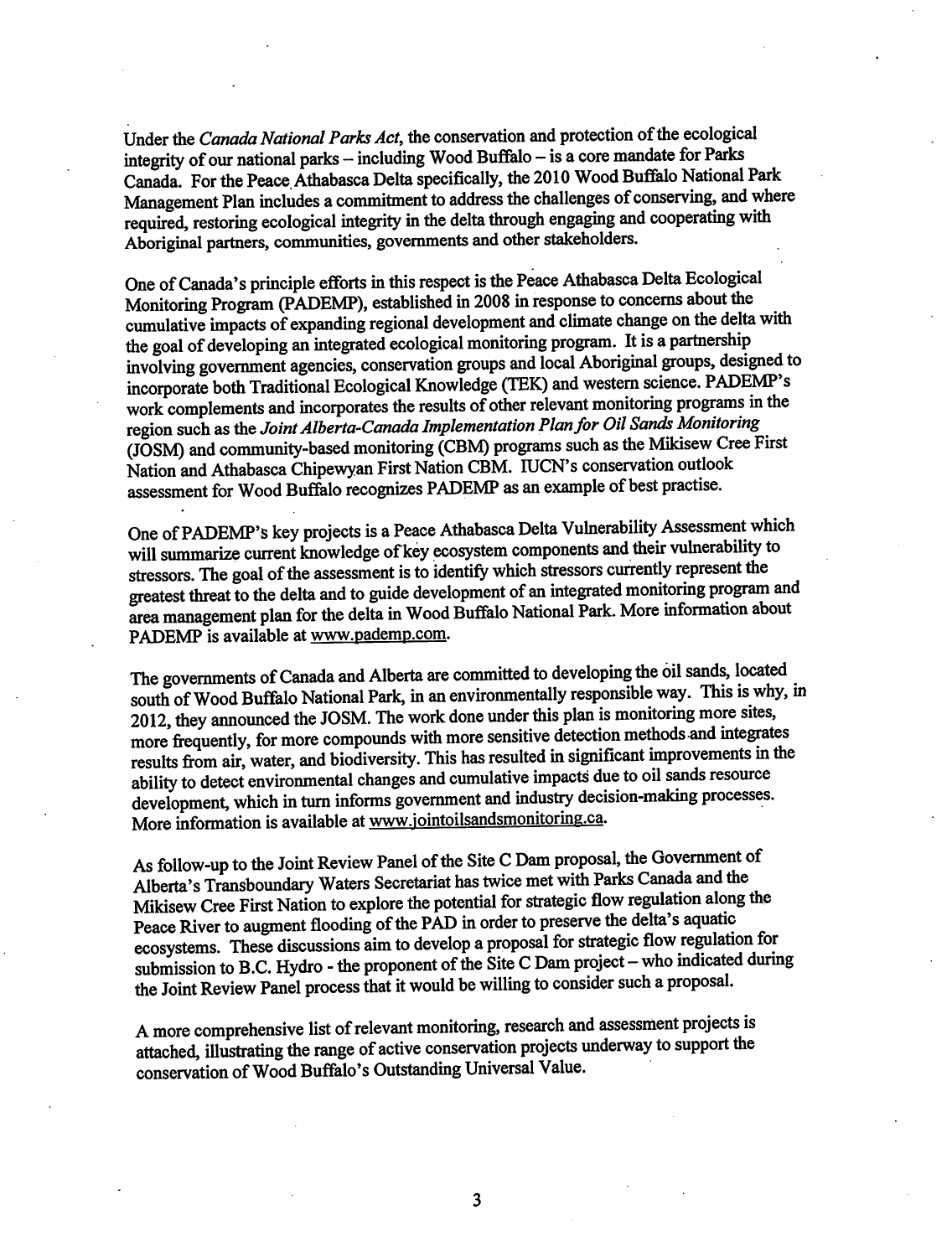#### Commitments moving forward

In recent correspondence with the Chief of the Mikisew Cree First Nation, Canada's Minister of the Environment and Minister responsible for Parks Canada outlined a number of federal government commitments in relation to issues addressed in the petition. Specifically, she noted that the federal government commits to:

- "Continued monitoring of water levels and stream flow at hydrometric stations along  $\bullet$ the Peace River and in the Peace Athabasca Delta, and continued Parks Canada ecological integrity monitoring in the Peace Athabasca Delta;
- "Enhanced monitoring and research regarding the regional hydro-climatology and  $\bullet$ ecology of the Peace Athabasca Delta and the effects flow regulation, water withdrawals, and climate changes might have on its productivity and biodiversity, in collaboration with local Aboriginal groups, and governmental or non-governmental organizations; and
- "Participation in discussions with other parties including Aboriginal groups, British  $\bullet$ Columbia, BC Hydro and Alberta, on best management practises that can be applied to restore and preserve the aquatic ecosystems in the Peace Athabasca Delta."

In this context, in the coming months, Parks Canada – both as Canada's State Party representative for the World Heritage Convention and the management authority for Wood Buffalo National Park – will discuss the issues raised in the petition with the provinces of Alberta and British Columbia, the Government of the Northwest Territories, Aboriginal groups, B.C. Hydro, and industry and community stakeholders. These discussions will build on previous discussions undertaken during relevant Canadian regulatory processes, with particular emphasis on Canada's commitments to conserve the Outstanding Universal Value of Wood Buffalo as a UNESCO World Heritage site.

Canada looks forward to further cooperation with the Committee in relation to the state of conservation of Wood Buffalo National Park, as may be necessary.

Yours sincerely,

George Green Vice President Heritage Conservation and Commemoration Directorate, Parks Canada Agency and Head of Canadian Delegation to the World Heritage Committee

 $cc$ 

Nicolas Dimic, Deputy Permanent Delegate of Canada to UNESCO Louise Filiatrault, Secretary-General, Canadian Commission for UNESCO Édouard Huot, Policy Advisor, United Nations Division, Department of Foreign Affairs, Trade and Development Canada David Britton, A/FUS SWNWT Field Unit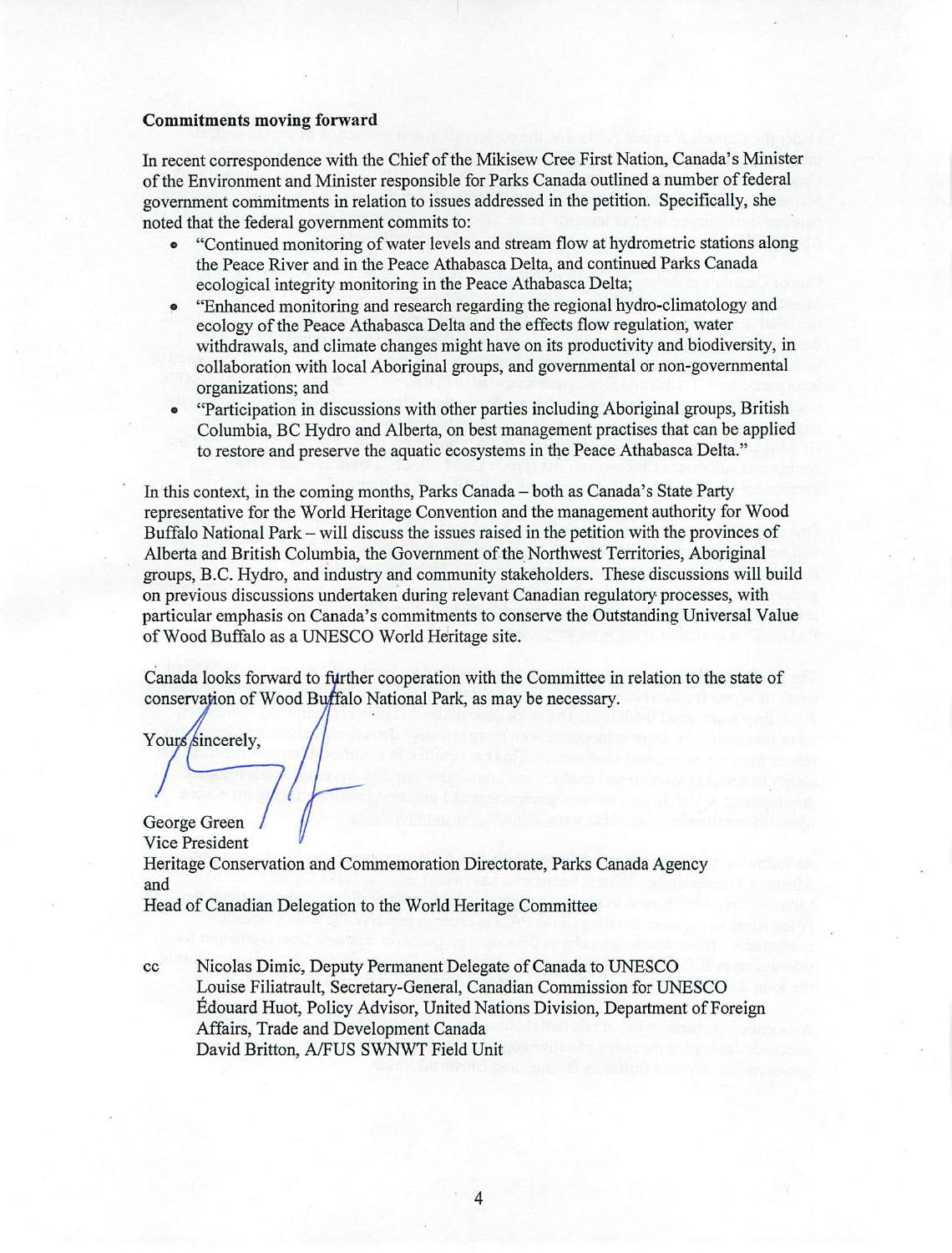# **Selected Current Conservation Projects**

# **Wood Buffalo National Park World Heritage Site**

| <b>Brief project description</b>                                                                                                                                                                                                                                                                                               | <b>Organizations</b>                                                                          |
|--------------------------------------------------------------------------------------------------------------------------------------------------------------------------------------------------------------------------------------------------------------------------------------------------------------------------------|-----------------------------------------------------------------------------------------------|
| Flood Monitoring and Water Extent in the<br>Peace-Athabasca Delta                                                                                                                                                                                                                                                              | Parks Canada - Wood Buffalo National Park                                                     |
| Objectives: To provide annual measurement of<br>wetlands in the delta; to determine areas covered<br>by open water, emergent vegetation and dry land.                                                                                                                                                                          |                                                                                               |
| Suspended sediment sampling on the Athabasca<br>River downstream of the oil sands region in<br><b>Alberta</b>                                                                                                                                                                                                                  | Environment Canada and Parks Canada - Wood<br><b>Buffalo National Park</b>                    |
| Objectives: To assess contaminant levels in<br>suspended sediments from the Athabasca River<br>downstream of the Alberta oilsands; to compare<br>results from two methodologies for collecting the<br>suspended sediments (use of continuous flow<br>centrifuges vs. passive collection)                                       |                                                                                               |
| <b>Water Quality Monitoring on the Athabasca</b><br>and Peace Rivers                                                                                                                                                                                                                                                           | Environment Canada and Parks Canada - Wood<br><b>Buffalo National Park.</b>                   |
| Objectives: To monitor water quality along the<br>lower reaches of the Athabasca and Peace Rivers.                                                                                                                                                                                                                             |                                                                                               |
| Peace-Athabasca Delta Hydro-Ecology                                                                                                                                                                                                                                                                                            | Environment Canada – Water-Climate Impacts<br>Research Centre, and Parks Canada               |
| Objective: To develop a science-based framework<br>for the monitoring and assessment of deltaic<br>wetland ecosystems, with a focus on the Peace-<br>Athabasca Delta. This will include the<br>development of diagnostic tools that can be used<br>to interpret hydrological and ecological change in<br>deltaic environments. |                                                                                               |
| Assessing impacts of oil sands development on<br>fish eating birds                                                                                                                                                                                                                                                             | Environment Canada / Parks Canada / Mikisew<br><b>Cree Community-Based Monitoring Program</b> |
| Objectives: To assess the state of the environment,<br>with a focus on identifying pathways of toxic<br>chemical transfer to wildlife and possible<br>impacts; to measure contaminant levels in fish-<br>eating bird eggs and determine spatial and<br>temporal trends                                                         |                                                                                               |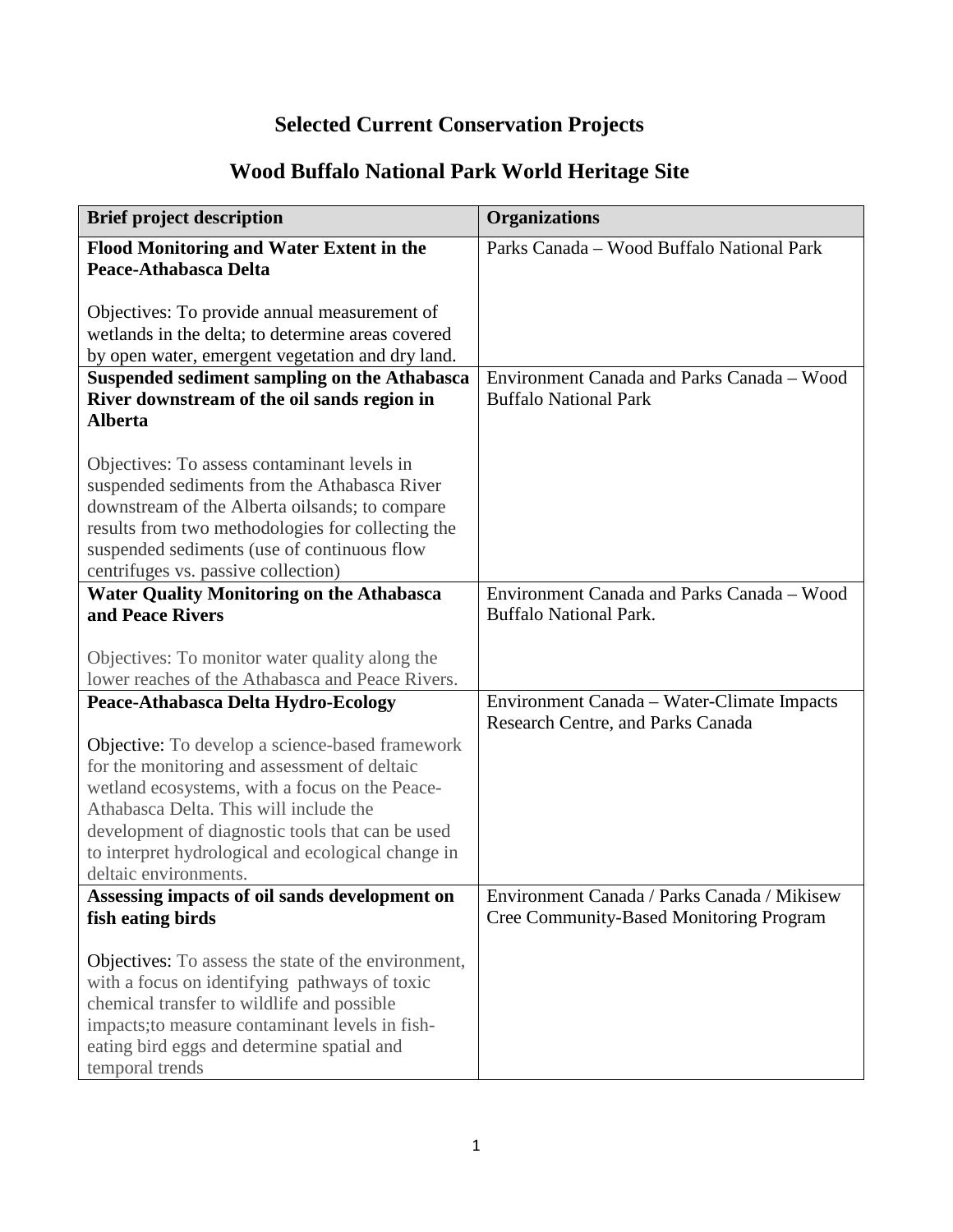| <b>Health of Amphibian Populations</b>                                                              | Keyano College, Environment Canada and Parks |
|-----------------------------------------------------------------------------------------------------|----------------------------------------------|
|                                                                                                     | Canada - Wood Buffalo National Park.         |
| Objectives: To address concerns about the                                                           |                                              |
| potential impacts of industrial development,                                                        |                                              |
| including oil sands mining activities, in the Peace-                                                |                                              |
| Athabasca Delta and elsewhere in northern Alberta                                                   |                                              |
| and the NWT; to assess the health of frog                                                           |                                              |
| populations at varying distances from disturbances                                                  |                                              |
| including oil sands operations. The health of frogs                                                 |                                              |
| can serve as an indication of the larger ecosystem;<br>to monitor the level of contaminants such as |                                              |
|                                                                                                     |                                              |
| mercury in frog tissues and pond water because<br>contaminants may enter the food chain through     |                                              |
| frogs                                                                                               |                                              |
| <b>Acid Lakes Survey</b>                                                                            | <b>Environment Canada</b>                    |
|                                                                                                     |                                              |
| Objectives: To obtain contemporary water                                                            |                                              |
| chemistry data from a randomly-selected subset of                                                   |                                              |
| lakes in the region potentially affected by                                                         |                                              |
| acidifying emissions from the oil sands industry.                                                   |                                              |
| <b>Air Quality Monitoring - CAPMoN</b>                                                              | Environment Canada and Parks Canada - Wood   |
|                                                                                                     | <b>Buffalo National Park</b>                 |
| Objective: To monitor the long-range transport                                                      |                                              |
| and trans-boundary transport of air-borne                                                           |                                              |
| contaminants, including those emitted from the oil                                                  |                                              |
| sands development area.                                                                             |                                              |
| <b>Peace-Athabasca Delta Vegetation Monitoring</b>                                                  | Parks Canada - Wood Buffalo National Park    |
| Objective: To monitor the change in vegetation                                                      |                                              |
| species composition in the delta.                                                                   |                                              |
| <b>Monitoring Water Quality in Lakes</b>                                                            | Parks Canada - Wood Buffalo National Park    |
|                                                                                                     |                                              |
| Objective: to monitor the water quality of Pine                                                     |                                              |
| Lake and Rainbow Lakes as representative lake                                                       |                                              |
| ecosystems in the park.                                                                             |                                              |
| <b>Community-based Monitoring Program</b>                                                           | Mikisew Cree First Nation and Athabasca      |
|                                                                                                     | Chipewyan First Nation                       |
| Objective: To track changes to the water and land                                                   |                                              |
| in the traditional areas of the Mikisew Cree and                                                    |                                              |
| Athabasca Chipewyan First Nations.                                                                  | Parks Canada - Wood Buffalo National Park,   |
| <b>Bison Disease Containment Strategy</b>                                                           | Government of the NWT, Government of         |
| Objective: To reduce the potential for disease                                                      | Alberta                                      |
| transmission from the greater Wood Buffalo                                                          |                                              |
| National Park bison population to neighboring                                                       |                                              |
| disease-free wood bison herds and domestic cattle                                                   |                                              |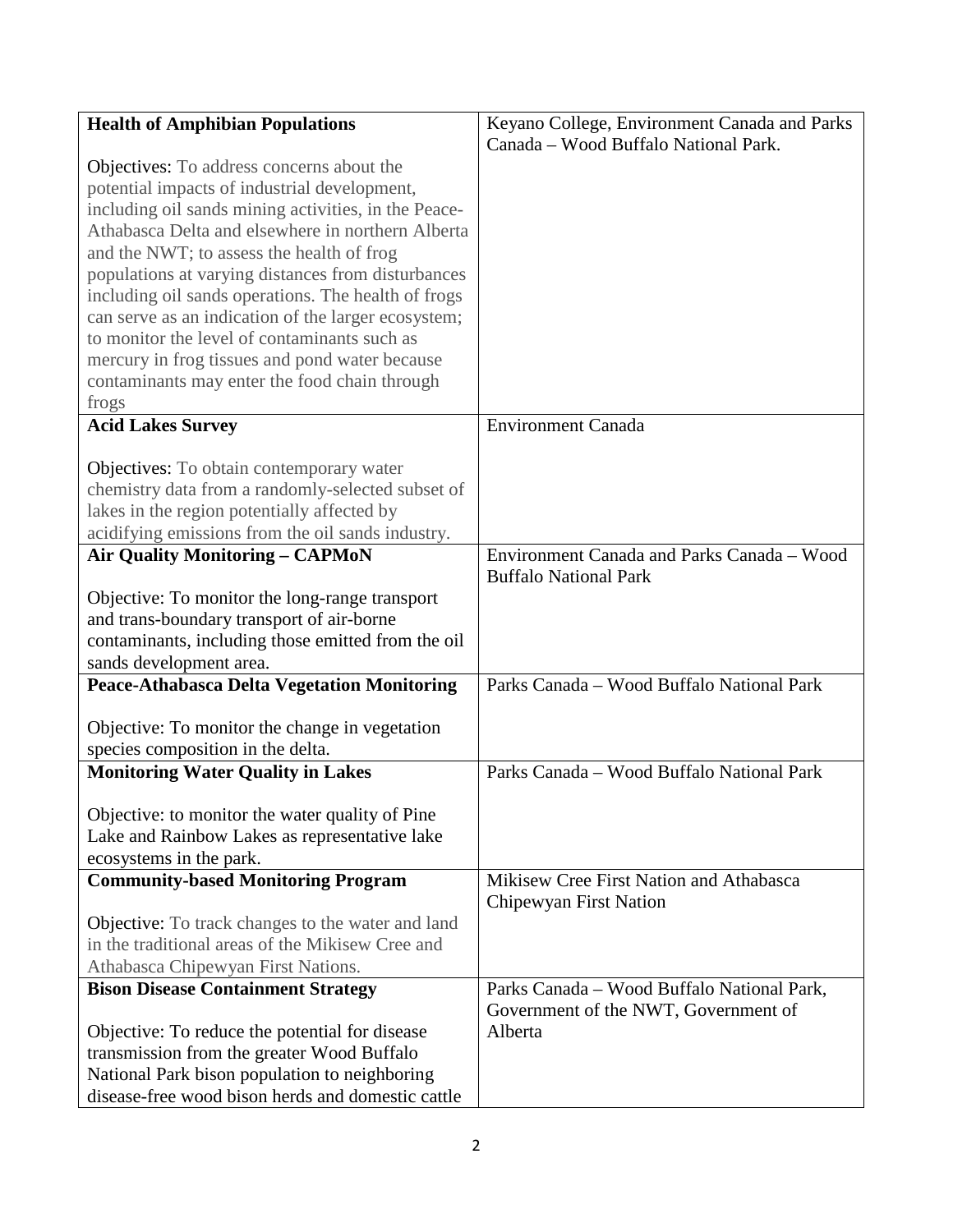| herds.                                                                          |                                                 |
|---------------------------------------------------------------------------------|-------------------------------------------------|
| <b>National Wood Bison Recovery Strategy</b>                                    | Parks Canada, Environment Canada, Alberta,      |
|                                                                                 | Saskatchewan, Yukon, NWT, British Columbia,     |
| Objective: To ensure the recovery of Wood Bison,                                | Manitoba                                        |
| a threatened species in Canada                                                  |                                                 |
| <b>Recovery Strategy for the Whooping Crane in</b>                              | Parks Canada, Environment Canada. NWT,          |
| Canada                                                                          | Alberta, Saskatchewan and Manitoba              |
|                                                                                 |                                                 |
| Objective: To ensure the recovery of whooping                                   |                                                 |
| cranes, an endangered species in Canada                                         |                                                 |
| <b>Biomonitoring 2.0</b>                                                        | Environment Canada, Parks Canada, Aurora        |
|                                                                                 | Research Institute, Ontario Genomics Institute, |
| Objectives: To identify and quantify species                                    | and other partners.                             |
| richness (biodiversity) at a site using genetic                                 |                                                 |
| material gathered from pitfall trapping, soil, water                            |                                                 |
| and benthic sampling. To obtain biodiversity                                    |                                                 |
| sample sets from wetland sites in Wood Buffalo                                  |                                                 |
| National Park for DNA sequencing analysis; to                                   |                                                 |
| obtain local habitat information associated with                                |                                                 |
| the biodiversity samples collected – including                                  |                                                 |
| historical trend information, GIS data, and local<br>physico-chemical analysis. |                                                 |
| <b>Muskrat Monitoring</b>                                                       | Peace-Athabasca Delta Ecological Monitoring     |
|                                                                                 | Program (PADEMP)                                |
| Objectives: To determine: the trend in relative                                 |                                                 |
| abundance of muskrats within the Peace-                                         |                                                 |
| Athabasca Delta over time; whether there is a                                   |                                                 |
| difference in muskrat abundance between basins                                  |                                                 |
| receiving water from the Athabasca and Birch                                    |                                                 |
| Rivers; whether there is a difference in water                                  |                                                 |
| quality between productive and unproductive                                     |                                                 |
| basins; how long it takes for muskrats to re-                                   |                                                 |
| establish after average to above-average snowfall                               |                                                 |
| years, or after flood events.                                                   |                                                 |
| <b>Wood Bison Population Monitoring</b>                                         | Parks Canada - Wood Buffalo National Park       |
|                                                                                 |                                                 |
| Objective: To provide an estimate of the number                                 |                                                 |
| of wood bison in the park.                                                      |                                                 |
| <b>Moose Population Monitoring</b>                                              | Parks Canada – Wood Buffalo National Park       |
|                                                                                 |                                                 |
| Objective: To provide an estimate of the number                                 |                                                 |
| of moose in the park.                                                           |                                                 |
| <b>Snowshoe hare monitoring</b>                                                 | Parks Canada - Wood Buffalo National Park       |
|                                                                                 |                                                 |
| Objective: To provide an indication of relative                                 |                                                 |
| abundance of snowshoe hare in the park.                                         |                                                 |